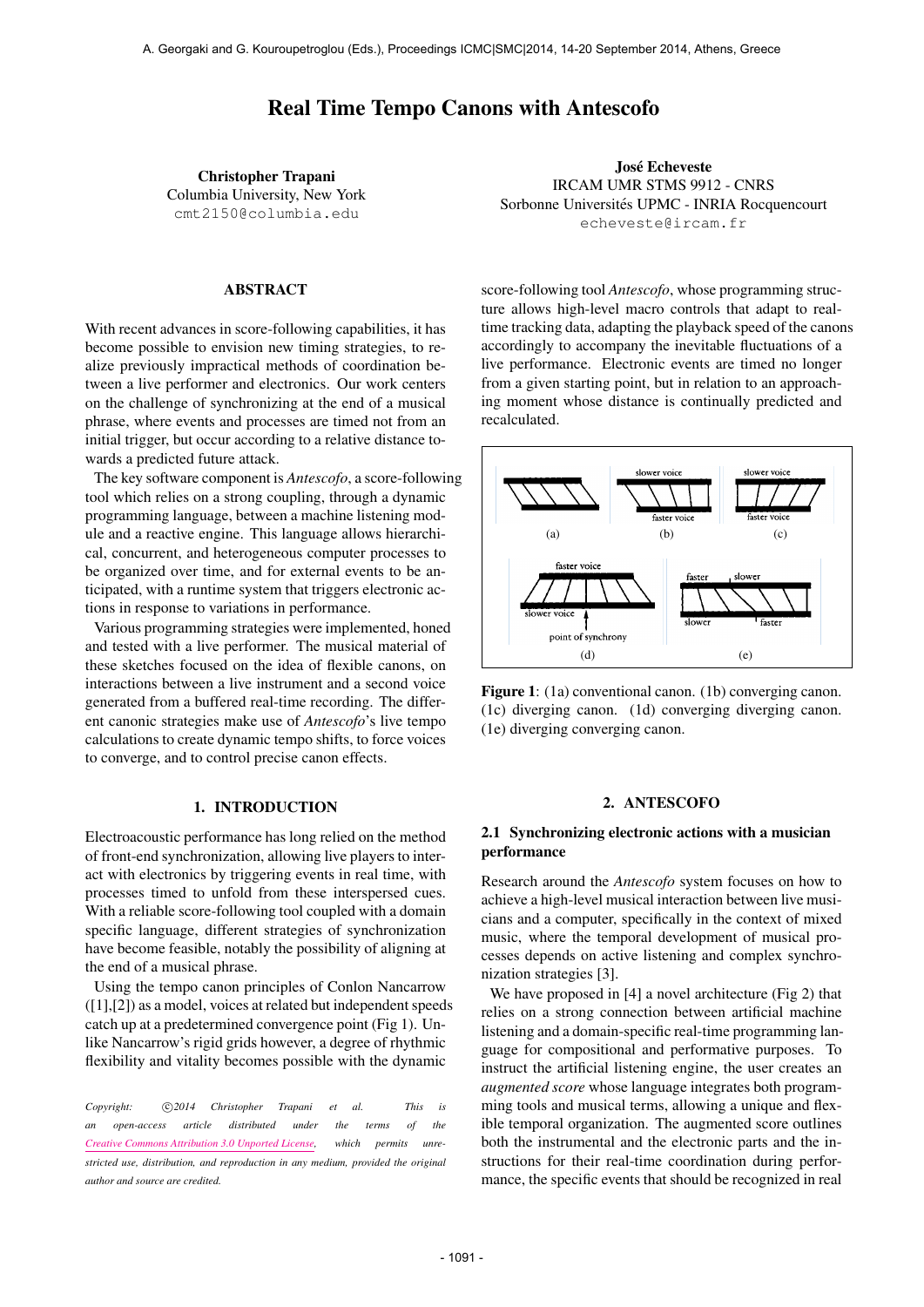

Figure 2: General architecture of Antescofo. The score is an input of both the listening machine and the reactive engine. The events recognized by the listening machine are signaled to the reactive engine which schedule the actions at the right time.

time, and the actions corresponding to these triggers. During a performance, the language runtime evaluates the augmented score and controls processes synchronously with the musical environment, with the aid of artificial machine listening. This approach has been implemented in the *Antescofo* system and validated in many live performances.

#### 2.2 Some elements of the language

An *Antescofo* score contains both an instrumental part and the accompaniment actions. As explained above, details of both notated music and electronics are combined in a single augmented score. During live performance, *Antescofo* reacts to data from the listening machine and from the external environment. This reactive system dynamically takes account of tempo fluctuations and the values of external variables, in order to synchronize accompaniment actions to the real-time interpretation. The possibility of *timing events and the actions relative to the tempo*, as in a classical score, is one of the main strengths of *Antescofo*. Within the augmented score language, the composer can decide to associate actions to certain events with delays (either in absolute time or relative to the tempo), to group actions together, to define timing behaviors, to structure groups hierarchically, and to allow these groups to act in parallel.

An augmented score is a sequence of instrumental events and actions. The syntax for the instrumental part allows the description (pitches + duration) of events such as notes, chords, trills, glissandi and improvisation boxes [4]. Actions are divided into *atomic actions* which perform an elementary computation and *compound actions*. Compound actions group multiple actions; these are triggered more or less directly by an event.

| NOTE C4 1.0 |                                |  |
|-------------|--------------------------------|--|
|             | $1/2$ receive action \$v1 \$v2 |  |
|             | CHORD $(D4$ $F#4)$ $1/2$       |  |
|             | receive action \$v3 \$v4       |  |

This excerpt from an *Antescofo* score shows two musical events with two electronic actions. The first corresponds to a single note (middle C) with a duration of one beat. An electronic action is triggered by *Antescofo* one eighth-note after the C is detected, where the message " $\zeta v1 \zeta v2$ " is sent to the object receive action.

## 3. REALIZATION

Sketches written by Christopher Trapani and played by the clarinetist Jérôme Comte from the *Ensemble intercontemporain* formed the basis of a six-month study, culminating with a 3-minute final sketch viewable here [5]. In this section we will detail the various challenges addressed during this collaboration.

#### 3.1 Set-up



Figure 3: *Antescofo* follows the clarinetist's performance which is recorded in parallel into a buffer. Phase Vocoder objects read this buffer at specific positions and speeds controlled by *Antescofo* as outlined in the score.

These sketches were realized in the Max/MSP environment. The live performer is recorded into an audio buffer, while a Phase Vocoder object (*SuperVP* [6], [7]) reads this buffer at specific positions and speeds. The *Antescofo* program calculates the correct position and speed values according to incoming real-time data, communicating with the Phase Vocoder.

The challenge of creating a dynamic canon lies in building, estimating, and updating in real time the relation between the temporality of the score (in beats) and absolute time. All parameters that control the unfolding of the canon depend on this relationship. The *Antescofo* language allows the composer to manage this kind of control in a precise fashion.

#### 3.2 Description of Real-Time Canons

A canon can be defined as the superimposition of a phrase upon a version of itself. In our work, the live musician provides the first voice of the canon, whereas the electronics provide a manipulated second voice in reply. A two-voice canon can thus be characterized as a symbiotic phrase with two components:

• the canonic reply played back from a buffer (the line segment [start,end] in the figures 4),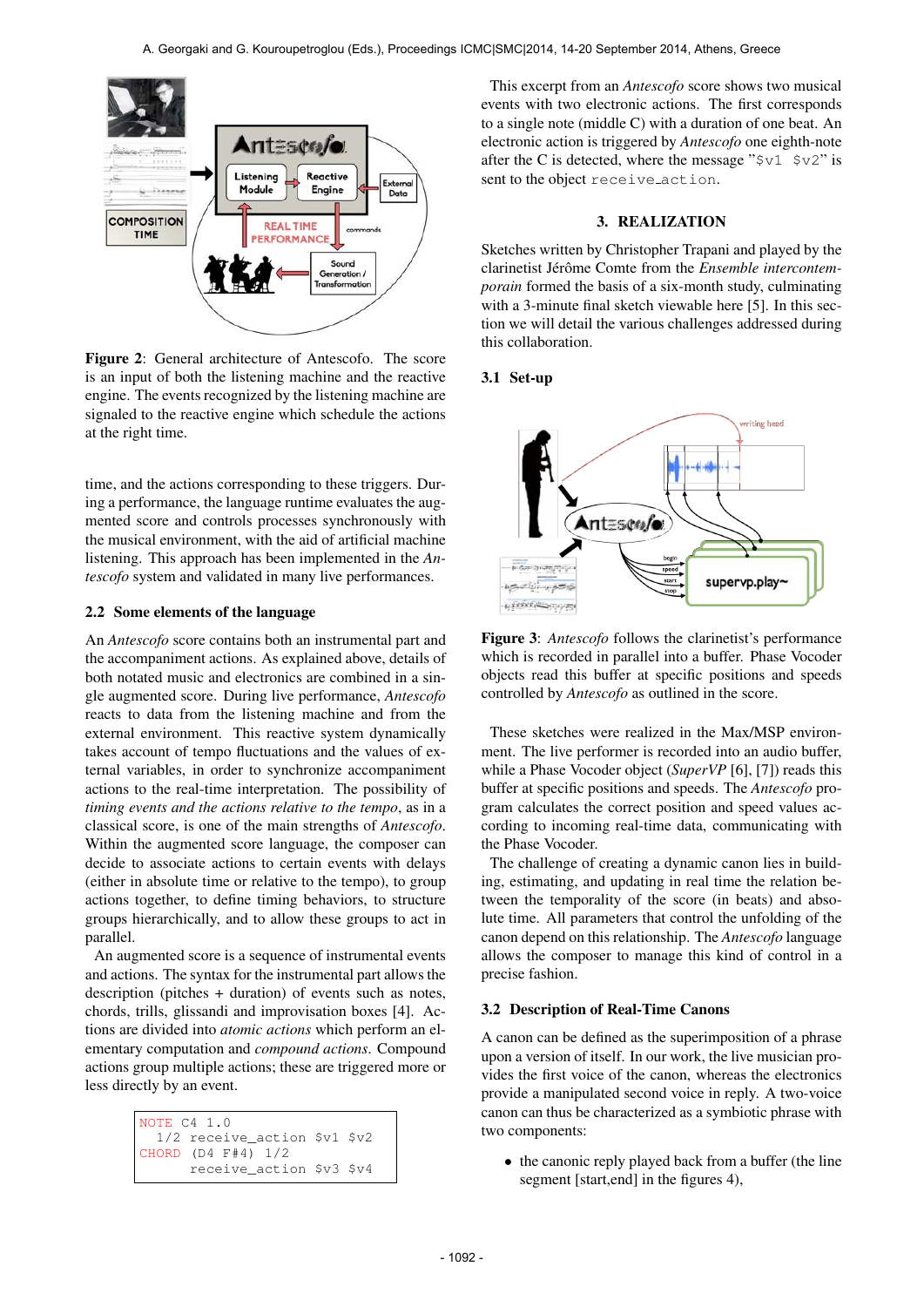• the phrase performed live by the musician onto which the canonic reply is superimposed (the line segment [start',sync] in the figures 4).

Keeping in mind that the playback position can never overtake that of the live recording for obvious causal reasons, different types of real-time canons can be defined (Fig 4).



Figure 4: Different types of real-time canons

The temporal data pertaining to each canon is specified in the score. These specifications are virtual and relative to the tempo so that during performance, these values can be translated into a real and absolute scale.

The canon (4a) starts at the same time as the musician but unfolds at a slower speed. The canon (4b) starts after the musician has played the end of a phrase. This corresponds to a superposition of two independent voices. The canon (4c) begins after the live voice at a slower tempo that will gradually increase until catching up the musician at a predefined convergence point.

#### 3.3 Canon speed calculation

In order to determine the precise speed for each canon in the score, the *Antescofo* program uses real-time tempo calculations as well as temporal estimations of upcoming events. The tempo of the musician as estimated by the listening machine of *Antescofo* is the key to calculating these estimates of future events. Thus, the speed values are reestimated throughout the entire duration of the canon as soon as new information concerning the position or the tempo of the musician arrives.

Figure 5 represents the different relationships which can be found in the three types of canons mentioned above.

Let  $t$  the current position of the musician in the absolute scale; the computation of the speed follow this equation:

$$
can on Speed = \frac{end - t'}{sync - t}
$$
 (1)

where  $sync - t$  is the estimation of the time before the synchronization point and  $end - t'$  is the estimation of the



Figure 5: The diagram represents the different values to be considered for the speed calculation. At the current time t, the dates *end* (the canon end) and *sync* (the final synchronization point) are estimated according to the tempo value. The  $t'$  value corresponds to the time at which the live musician played the current position of the buffer.

time that remains to be played by the canon until the synchronization point.

This is the main piece of code in the score that computes the speed of the canon each time the tempo is updated:

| whenever $(SRT$ TEMPO)                                                                             |
|----------------------------------------------------------------------------------------------------|
| $$t':= $t' + ( (@date(St') - $NOW) * $speed)$                                                      |
| $$end:=$NOW+ ($end_pos-$RNOW)*60$ / $$RT_TEMP$<br>$$sync:=$NOW+ ($sync_pos-$RNOW)*60$ / $$RT_TEMP$ |
| $$speed := ($end-$t') / ($symc-$NOW)$<br>ph voc speed \$speed                                      |
| $\{uniti[$ (\$RNOW $>$ \$end pos)                                                                  |

\$NOW, \$RNOW, and \$RT\_TEMPO are internal variables that represent, respectively, the current time in seconds, the current position of the musician in beats, and the current value of the tempo.

The whenever statement allows actions to be launched when a given condition is verified. Each time the variables corresponding to this condition are updated, the predicate is re-evaluated. Here the body of the whenever is executed each time the variable \$RT\_TEMPO changes. This process continues until the live musician has reached the end of the canon (\$RNOW \$\geq\$ \$end\_pos).

\$t' represents the audio time-chunk in the buffer already played;  $\theta$  date(t') is the date of the last update of  $\zeta$ t' variable. The tempo estimation is used to predict the dates of \$end and \$sync. \$speed represents the speed of the playback and is used as the control parameter of the phase vocoder.

#### 3.4 Real-Time Canons with speed curve constraints

Traditionally, canons are defined by a constant speed ratio. Phase vocoder playback however offers the possibility of dynamic tempo flexibility following a predefined pattern. These shifts in speed can be easily stored as a function graph, with care taken to avoid increased playback speeds that would cause the playback buffer to overtake the recording. Equally applicable to prolongation and converging canons, these tempo maps provide a function trans-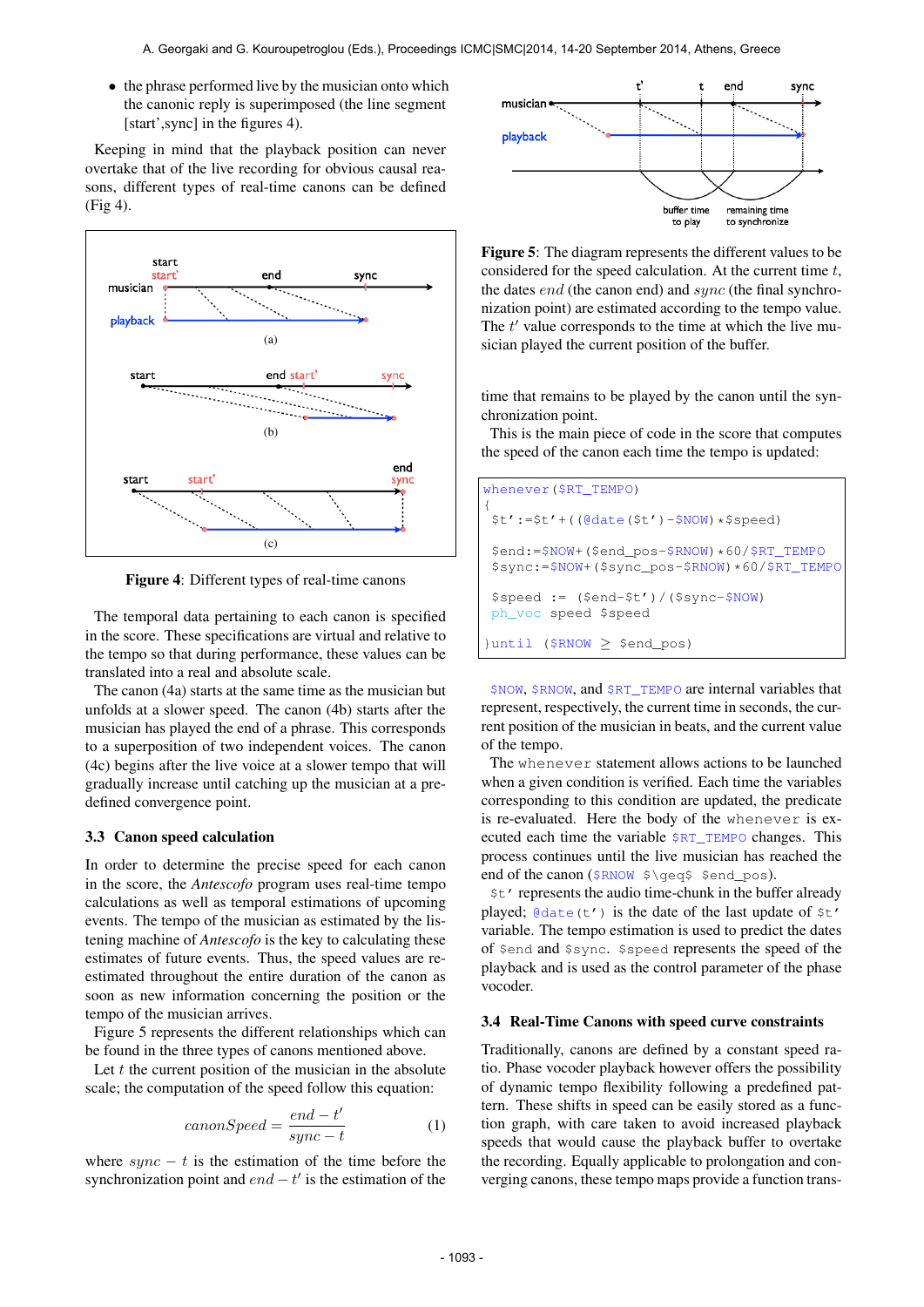

Figure 6: Real-Time Canons with speed curve constraint

fer, an intermediary multiple that imposes a second set of speed relationships onto the canonic reply.

This strategy is also used to create a specific style of canon (type e in Fig. 1) where two voices cover the same length, both beginning and ending together, but with dynamic changes of speed within this frame. Nancarrow makes frequent use of this effect, switching the speeds between a faster and a slower voice at the exact midpoint of the phrase for a flawless alignment. In our example, the tempo shifts dynamically. From an initial shared starting point, the playback voice unfolds at a slower speed than the live player's, giving the impression of a prolongation canon with a malleable tempo. Later in the canon, phrases in playback are repeated faster than their live renditions, with the tempo again continually calibrated against the approaching convergence point.



Figure 7: Example of a curve specified by the composer to constraint the speed of the canon.

The figure 7 shows a possible curve to constraint the speed of the canon. If  $t$  is the relative position of the musician in the score, the sent speed is:

$$
can on Speed = f(t) * \frac{sync - t'}{\int_{t}^{sync} f(x) dx}
$$
 (2)

where f(t) is the current value of the curve,  $sync-t'$  is the time in beats that remains to be played by the canon until the synchronization point and  $\int_t^{sy\hat{n}c} f(x) dx$  the integral of the curve from the current instant to the synchronization point.

In practice, the speed calculation is updated every 0.05 seconds.

## 3.5 Metadata interactions

Attack recognition data gathered in real time by *Antescofo* also serves as a tool for storing and recalling the positions of various events. As the live voice is followed, the timing in ms of each detected event is stored as a marker in the buffer. Though playback speed is continually in flux, the positions of these markers remain constant and function as signposts for various meta-processes.

As one basic example, these markers can be read as multiple entry points, so that canonic replies can begin not only at the start of the recorded buffer, but at any recognized event within the musical phrase. They may also serve as signposts for dynamic transposition, sending predetermined transposition values to the phase vocoder when the playback voice reaches the matching phrase.

Markers are also valuable for managing data outside of the signal realm. Using the onset and pitch data for each note in an Antescofo score, it is possible to keep track of the current pitch of each canonic voice, even as the playback rate changes. In our example, a process of adding and subtracting the frequencies of active pitches is established, with the results displayed in real time using the Bach interface [8]. The resulting pitches are used to pilot the transposition of concatenative synthesis in CataRT [9], producing a constantly shifting halo of samples whose harmonic content conforms to the sum and difference tones of the current pitches in the two canonic voices.

## 3.6 Control at the Convergence Point

The most significant challenge of creating converging canons is how to treat the arrival point, since perfect synchrony between a live voice and a buffer is impossible. One shortterm solution involves a last second crossfade in playback, from the buffer to the live voice. While this allows the final attack to be reliably aligned, the drawback is a loss of precision in the passage leading up to the convergence point. The playback speed is also systematically reset to 1. (parity) at the convergence point to prevent playback from overtaking the buffer's playhead.

A watchdog mechanism is executed to prevent playback from overtaking the buffer's playhead each time the speed value of the canon is updated:

```
whenever($RT_TEMPO)
{
 abort watchdog
      ... canon speed computation ...
 group watchdog
 {
  $delay:=($NOW-$t')/($speed-1)
  $delay ph_voc speed 1.0
 }
}until ($RNOW ≥ $end_pos)
```
The watchdog mechanism is managed in the same body as the speed computation. The time needed for the position of the playhead  $(\xi t')$  to catch up to the live player at the speed sent just before (\$speed) is computed in the variable \$delay. The message ph\_voc speed 1.0 is scheduled to be launched \$delay seconds later. If the tempo is again updated, the abort watchdog command will cancel the message launch and re-schedule a new one.

The final moments of each converging canon involve increasingly perilous calculations. As the predicted arrival